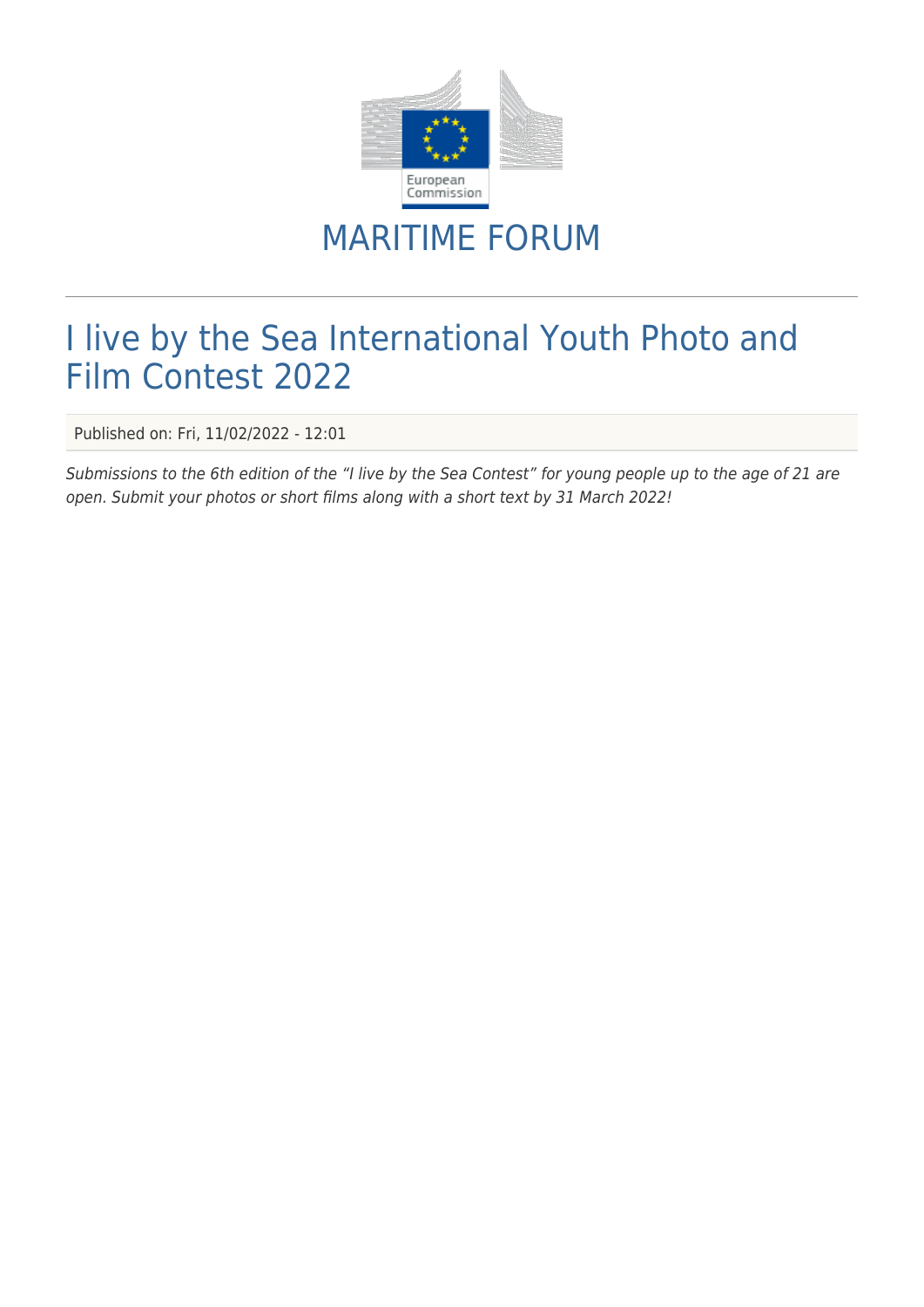



Send a photo or a film of "your sea' along with a short text related to your entry:

- description of your region,
- a special feature of the place,
- an explanation of the depicted problem, etc.

**Submission** of works by 31 March 2022

today''<br>we have

**Everybody is welcome because:** We all live by the sea, no matter how far from the sea you live, next to the beach or far away in the mountains, you still have a great impact on it.

Best photos, films and stories will be presented as a part of the UN Ocean Conference 2022 in Lisbon.

Detailed information can be found at: https://www.todaywehave.com/contest.html

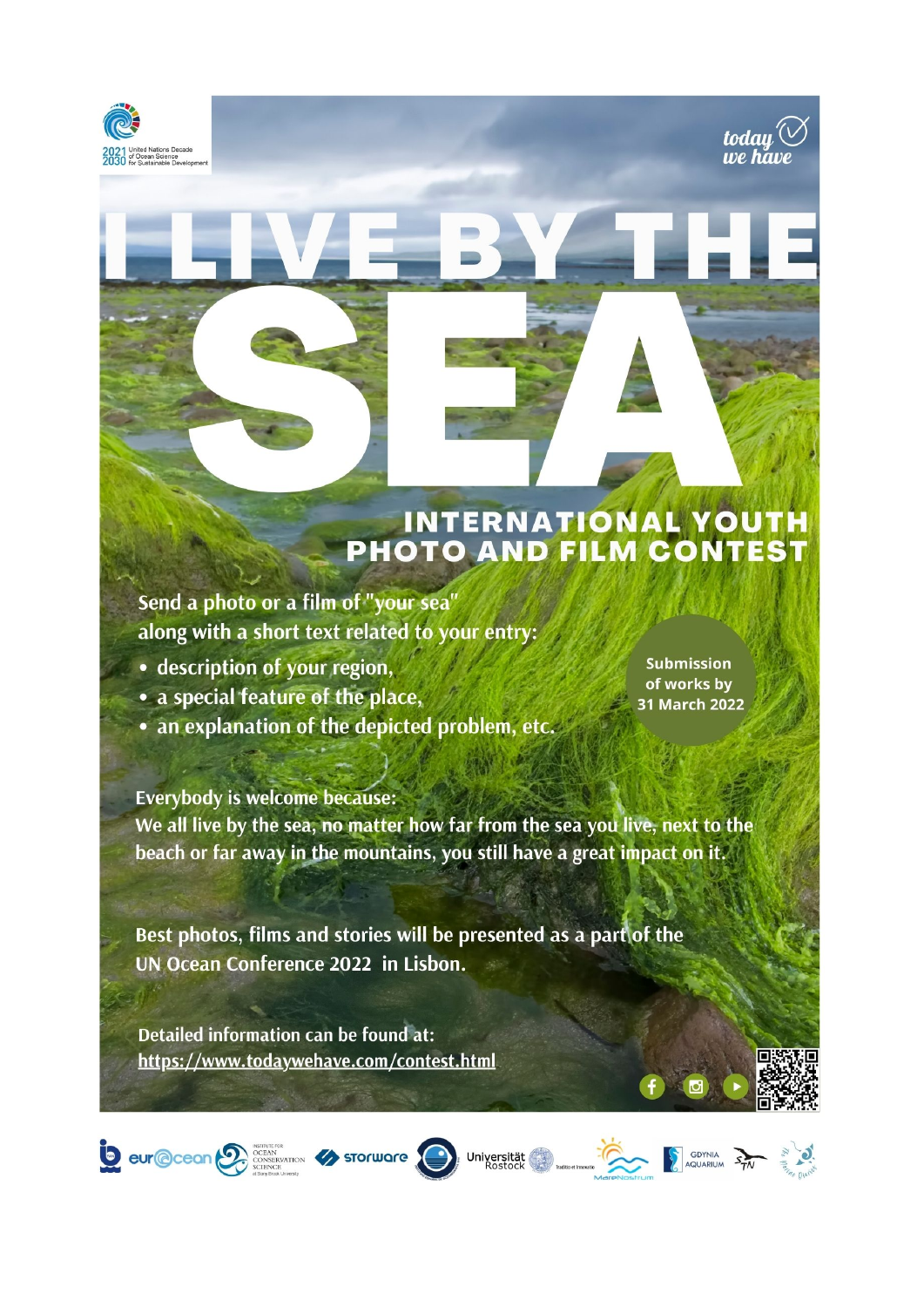We are happy to open submissions to the 6<sup>th</sup> edition of the "I live by the Sea **[Contest"](https://todaywehave.com/contest.htm)** [1]. The philosophy behind the Contest, which is run by Today We Have, in cooperation with a number of institutions and members of the EU4Ocean Coalition is to create a platform which enables the exchange of information among all people passionate about the ocean. The Contest is an official partner of the UN Decade of Ocean Science for Sustainable Development, and so, we strive to create an international society, whose members believe in the need to achieve the UN Sustainable Development Goals, with special emphasis on marine issues. We facilitate the exchange of experiences of young people from various parts of the world with the hope that our contest unites international youth who can mutually learn about various aspects of marine environments, from social to natural issues.

In times of global environmental changes, it is obvious that understanding the problem and appreciating the still existing beauty of the ocean play a critical role in increasing peoples' awareness. The participants of the contest will have the chance to have their art work presented in important events dedicated to the ocean and therefore promote their own perception of the reality and their regions. We think that the opportunity to connect people from various parts of the world through art is a great value in order to share individual experiences. We want the participants to share their vision and creativity with us. We want all of them to feel like we are helping to change the world for the better one, even just a little bit, and thus the participation in this endeavor is an "award" in itself for all of us!

The idea behind this project involves a worldwide Contest for young people up to the age of 21. We expect from participants to use any type of visual arts to present a story of "their sea". We have two categories, which include photos or films. Therefore, participants, may submit photos or short films along with a short text which describes the story. In the films we accept any form of artistic expression, from a documentary, to feature, or theatre play, pantomime, dance or songs. In the evaluation, we take into consideration not only the photo or a film but also the text, which contextualizes the shots, may give an interesting description of the region, a special feature of the place, an explanation of the depicted problem, etc. All works submitted are reviewed by a panel of International Judges. Due to a variety of options for contestants the panel involves experts from a number of art and science areas.

We always state that **we all live by the sea**. No matter how far from the sea you live, next to the beach or far away in the mountains, we still have a great impact on it. And it is up to us whether we create a positive relationship with the sea or have adverse impact on it. We believe that educating people about the importance and the beauty of marine environments is the key to creating positive attitudes towards the sea. Therefore, as every year, we very much welcome also submissions which do not directly picture the sea or are made at the beach, but present peoples' thoughts regarding their relation to the sea in an artistic form from wherever they are. Get inspired by Aleksandra Stoińska, whose picture was one of the winning ones!